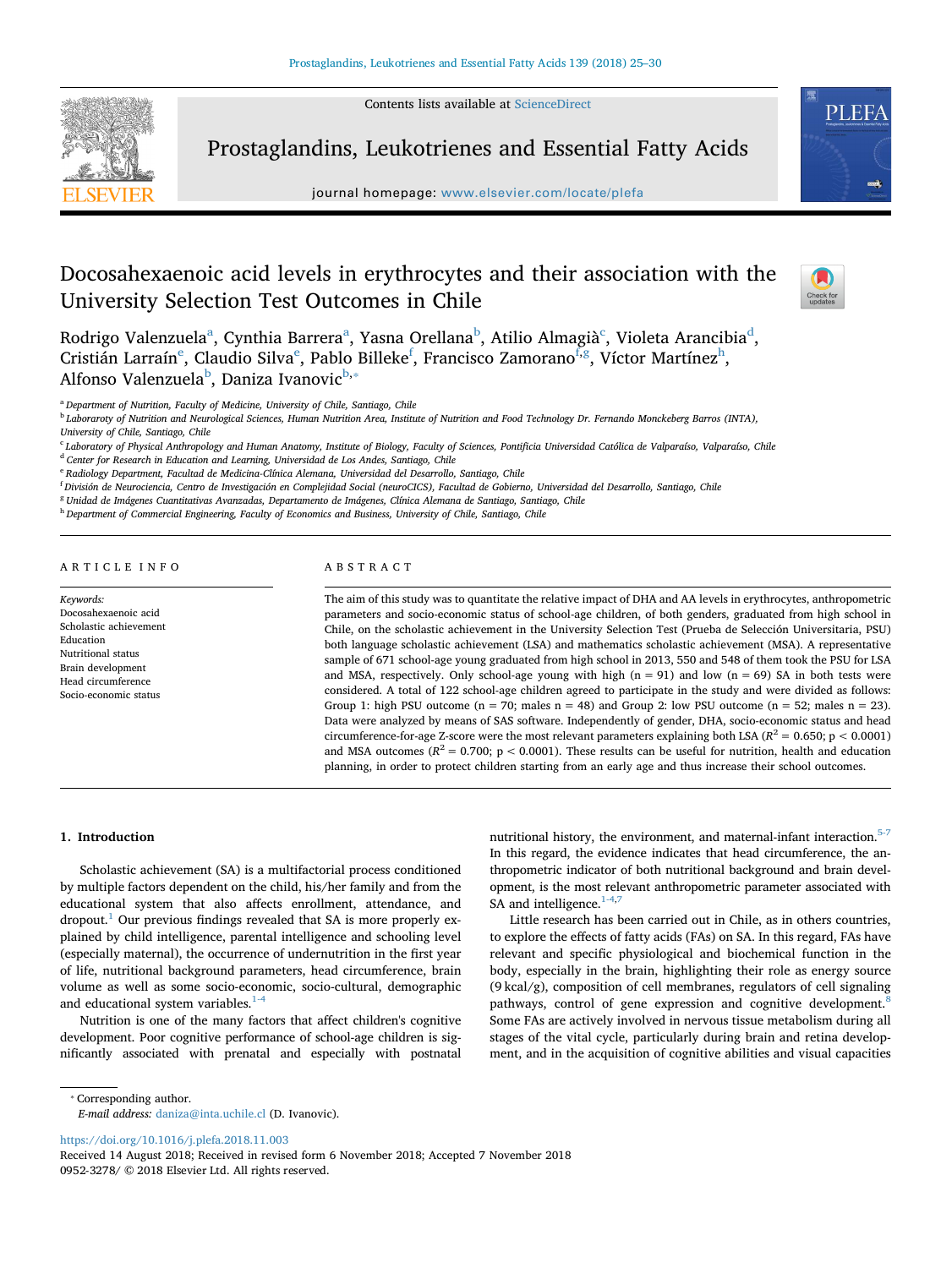in children.[9](#page-5-4) Docosahexaenoic acid (C22:6n−3, DHA) and arachidonic acid (C20:4n – 6, AA) play a specific role in these metabolic processes,<sup>[10](#page-5-5)</sup> DHA and AA are long chain polyunsaturated FAs (LCPUFAs) belonging to the n−3 and n−6 FAs family respectively. These LCPUFAs are synthesized by the organism through the desaturation and elongation of the respective essential FAs; alpha-linolenic acid (C18:3n−3, ALA) and linolenic acid (C18:2n−6, LA) which are the FAs precursors of DHA and AA respectively.<sup>11</sup> Besides the endogenous synthesis of DHA and AA, it is also possible to incorporate these LCPUFAs to the body through the diet.<sup>[12,13](#page-5-7)</sup> For example, DHA is mainly contained in fatty fish (tuna, mackerel, salmon, among others) and seafood whereas AA can be found in eggs and meat of terrestrial animals (pork and beef).  $14,15$ 

Many contributions has been previously reported the specific impact of DHA and AA in the acquisition and improvement of cognitive capacity in children during the first years of life and their SA.<sup>[10](#page-5-5)</sup> Most nutritional interventions aiming to provide DHA and AA are carried out by: (a) supplementation of infant formulas with LCPUFAs (b) supplementation with DHA to the mother during pregnancy and/or lactation, or (c) supplementation to children.<sup>[10,14](#page-5-5)[,16](#page-5-9)</sup> However, the impact of these LCPUFAs on the performance of students in university selection tests has not been yet evaluated, therefore, being an aspect that should be investigated. Considering these points, the aim of this study was to quantitate the relative impact of the level of DHA and AA in erythrocytes, anthropometric parameters and socio-economic status of school-age children, of both genders, graduated from high school in Chile, on the University Selection Test (PSU) outcomes both language (LSA) and mathematics (MSA).

# **2. Material and methods**

# *2.1. Study population*

The target population, 96,197 children (39% of the Chilean school population), included all school-age children enrolled in the 1st grade of high school (1HSG) in the Metropolitan Region of Chile in 2010 who took the 2009 Quality Education Measurement System (SIMCE) tests administered by the Agency for Education Quality at the end of 2009 both in language and mathematics. They belonged to public, privatesubsidized, and private non-subsidized schools from urban areas. Four years later, they took the PSU, at the end of 2013 when they graduated from high school. $17$ 

## *2.2. Sample selection*

The population sampling included all educational establishments from the urban areas of the Metropolitan Region of Chile. The sampling was carried out as follows: firstly, 33 educational establishments which represented 2.61% of the total population of the 1262 urban schools, were randomly selected by proportional allocation according to their stratification by type of school and level of SA of the educational establishments (EESA) in the 2009 Quality Education Measurement System (SIMCE) tests classified as high, medium or low by de Ministry of Education.<sup>17</sup> Secondly, in each of these 33 schools all students enrolled in the 1HSG as well as their parents, the principals of the establishments and the language and mathematics teachers were invited to participate. A total of 671 school-age children of the 2010 1HSG, as well as their parents, the school principals and teachers agreed to participate and signed the informed consent form. Students' age ranged from 12.7y to 17.6y (mean age =  $14.8 \pm 0.6$  y). At the end of the year 2013, school-age children of the 2010 1HSG graduated from the 4th grade of high school (4HSG) and took the PSU, for admission to uni-versity.<sup>[18](#page-5-11)</sup> From the total sample ( $n = 671$ ), 550 and 548 school-age children took the PSU tests both LSA and MSA, respectively. In the present study, only school-age children with high  $(n = 91)$  and low SA  $(n = 69)$  in both tests were considered since the present research is part of a major study in which brain structural parameters were assessed

though magnetic resonance imaging (MRI). Due to the higher economical cost of MRIs, students with medium SA were discarded. A total of 122 school-age children agreed to participate in the study and were divided as follows: Group 1: high PSU outcome ( $n = 70$ ; males  $n = 48$ ) and Group 2: low PSU outcome ( $n = 52$ ; males  $n = 23$ ).

## *2.3. Ethical considerations*

This study was approved by the Committee on Ethics in Studies in Humans of the Institute of Nutrition and Food Technology Dr. Fernando Monckeberg Barros (INTA), University of Chile, and ratified by the Committee on Bioethics of the National Fund for Scientific and Technological Development (FONDECYT), Chile. The subjects' consent was obtained according to the norms for Human Experimentation, Code of Ethics of the World Medical Association (Declaration of Helsinki).<sup>[19](#page-5-12)</sup> The field study was carried out during 2015.

# *2.4. PSU*

In Chile, the PSU evaluates the quality of education at the end of the high school cycle for university admission. This standardized test has nationwide coverage.[17,18](#page-5-10) Results from the 2013 PSU outcomes both LSA and MSA tests, were registered for the 2010 1HSG school-age children when they graduated from 4HSG in 2013. The PSU, the baccalaureate examination for university admission, has a maximum total score of 850 and a minimum score of 150 for each test (LSA and MSA tests with 80 items each) and were expressed as mean  $\pm$  SD.<sup>18</sup> PSU scores were provided by the Department of Evaluation, Measurement and Educational Registry (DEMRE) of the University of Chile and, by the Studies Centre of the Ministry of Education. In fact, scores below 450 barred students from applying to higher education.<sup>[18](#page-5-11)</sup>

# *2.5. Fatty acid profile*

Blood samples were taken from fasted male and female young for erythrocyte fatty acid assessment. Quantitative extraction and separation of total lipids was carried out according to Bligh and Dyer. $^{20}$  Total lipids were extracted by thin layer chromatography according to Ruiz-Gutierrez et al. $^{21}$  $^{21}$  $^{21}$  FAs methyl esters for gas-chromatography analysis were prepared according Morrison and Smith.<sup>[22](#page-5-15)</sup> Specific conditions for gas-chromatography procedures were previously described by Valenzuela et al. $<sup>2</sup>$ </sup>

## *2.6. Anthropometric nutritional parameters*

Measurements of weight, height and head circumference were carried out at school using standardized procedures and all the instruments were verified before measuring each subject. $24$  The postnatal nutritional background was assessed through the head circumference-forage Z-score (Z-HC) using the tables of Ivanovic et al.,  $(1995)$ .<sup>[25](#page-5-18)</sup> The current nutritional status was expressed as body mass index (BMI, weight/height<sup>2</sup>) and compared to the NCHS-CDC tables and expressed as  $Z$ -BMI. $^{26}$ 

## *2.7. Socio-economic status*

Socio-economic status (SES) was measured applying the Graffar's modified scale which considers schooling and occupation of the household head, and characteristics of the housing (building materials, ownership, water supply and ownership of durable goods).<sup>28</sup> Graffar's modified scale has been adapted for Chilean urban and rural populations and classified the sample into five socio-economic strata:  $1 = high$ ;  $2 = medium - high$ ;  $3 = medium$ ;  $4 = medium - low$ ; and 5 = low. SES was also expressed as quantitative variable, Graffar's score.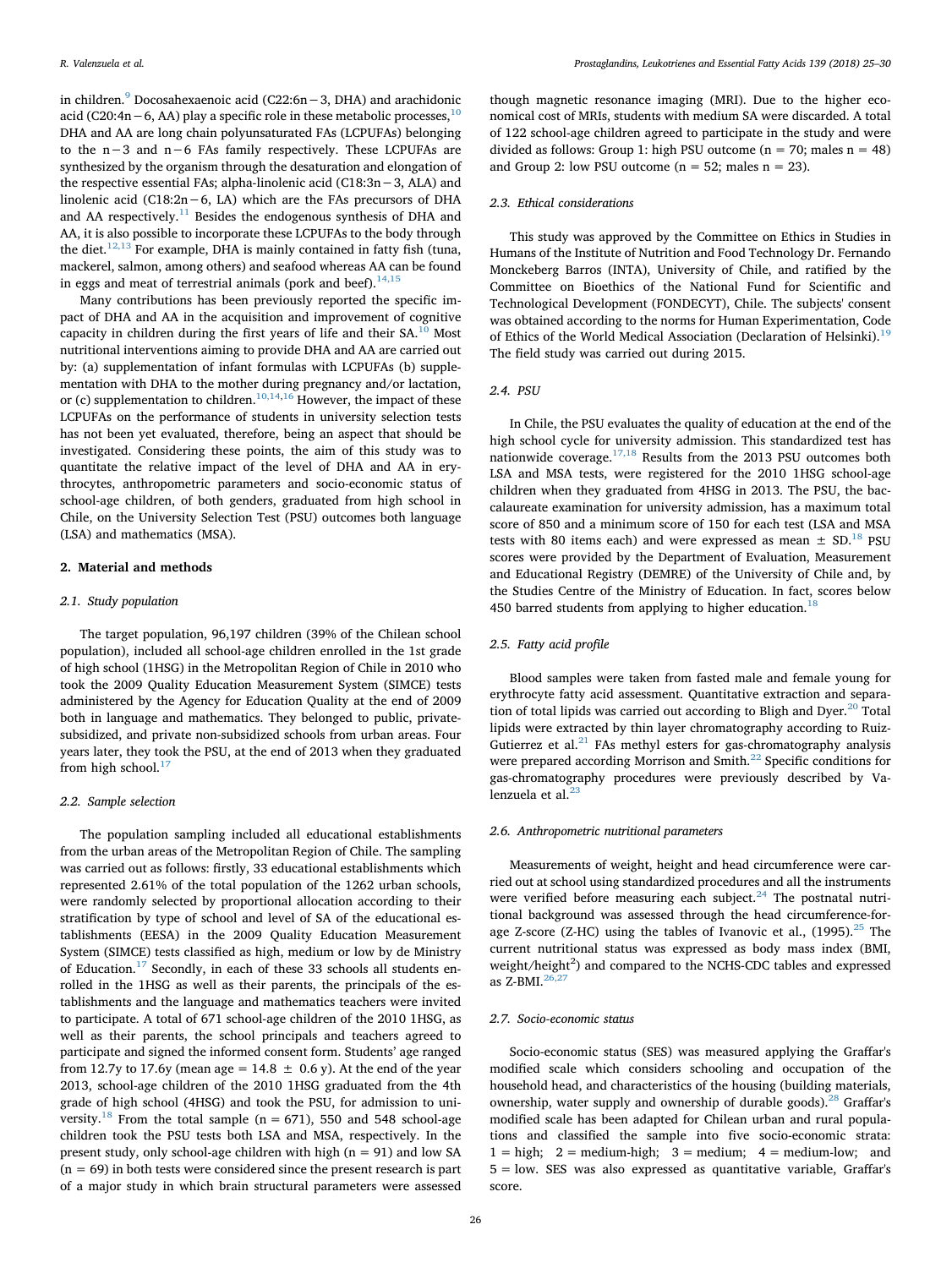#### <span id="page-2-0"></span>**Table 1**

Scholastic achievement (SA) in the University Selection Test (PSU), demographic, nutritional and socio-economic status measurements of the sample by group and gender.

| Measurements PSU SA<br>PSU outcomes | Group 1 High SA $(n = 70)$<br>Males $(n = 48)$ | Females $(n = 22)$      | Group 2 Low SA $(n = 52)$<br>Males $(n = 23)$ | Females $(n = 29)$       | F      | p      |
|-------------------------------------|------------------------------------------------|-------------------------|-----------------------------------------------|--------------------------|--------|--------|
| <b>LSA</b>                          | $688.02^a + 47.51$                             | $665.04^a \pm 51.72$    | $405.00^{\rm b} + 73.10$                      | $397.10^b$ + 72.74       | 214.73 | 0.0001 |
| <b>MSA</b>                          | $728.69^a \pm 62.62$                           | $674.22^b \pm 68.70$    | $400.30^{\circ} \pm 75.10$                    | $391.83^c \pm 68.62$     | 220.61 | 0.0001 |
| Demographic                         |                                                |                         |                                               |                          |        |        |
| Age $(y)$                           | $18.1^{\text{a}} \pm 0.3$                      | $18.0^{\text{a}} + 0.3$ | $18.6^{b} + 0.7$                              | $18.0^{\text{a}} + 0.5$  | 8.31   | 0.0001 |
| Postnatal nutritional background    |                                                |                         |                                               |                          |        |        |
| Z-HC                                | $0.86^a + 0.97$                                | $0.21^a + 1.03$         | $0.14^a + 1.26$                               | $-0.78^{\rm b}$ + 1.06   | 13.24  | 0.0001 |
| Current nutritional status          |                                                |                         |                                               |                          |        |        |
| <b>BMI</b>                          | $22.91 \pm 3.86$                               | $24.66 \pm 4.83$        | $23.40 \pm 4.47$                              | $23.89 \pm 5.05$         | 0.76   | 0.5215 |
| <b>SES</b>                          |                                                |                         |                                               |                          |        |        |
| Graffar's score                     | $7.85^a \pm 1.95$                              | $7.45^a \pm 2.39$       | $9.26^b + 2.24$                               | $10.45^{\rm b} \pm 1.50$ | 13.55  | 0.0001 |

Values are shown as mean  $\pm$  S.D. Group means with the same letter are not significantly different at the 0.05 level based on Bonferroni's test. LSA, language SA: MSA, mathematics SA; Z-HC, head circumference-for-age Z-score; Z-BMI, body mass index Z-score; SES, socio-economic status.

# *2.8. Statistical analysis*

Data analysis included chi-squared test for ordinal variables and, ANOVA and Bonferroni's test for comparison of means. Pearson correlation coefficients were used for quantitative variables. In the linear regression analysis, the stepwise procedure was used to establish the most important independent variables that could affect PSU outcomes (dependent variable). The determination coefficient (*R<sup>2</sup>* ) was calculated to measure the fit of the regression models.  $^{29}$  $^{29}$  $^{29}$  For all hypothesis tests the level of significance was 0.05. Data were processed using the Statistical Analysis System package (SAS 9.3, SAS Institute Inc. (Cary, NC).

# **3. Results**

# *3.1. PSU outcomes, nutritional measurements and SES of the sample by group and gender*

[Table 1](#page-2-0) shows PSU outcomes, nutritional measurements and SES of the sample by group and gender. Independently of gender, LSA outcomes were significantly higher in school-age children from Group 1 who achieved high SA than their peers from Group 2 with low SA  $(F = 214.73; p < 0.0001)$ . On the contrary, males from Group 1 exhibited significantly higher MSA scores than females belonging to the same group and from males and females from Group 2 ( $F = 220.61$ ; p < 0.0001). Z-HC, indicator of postnatal nutritional background of brain development, was higher in males from the Group 1 but was not significantly different from females of the same group and of males from Group 2. It is noticeable that females from Group 2 presented the lowest Z-HC values of the total sample ( $F = 13.24$ ;  $p < 0.0001$ ). Current nutritional status expressed as BMI did not differ significantly in each Group and between both Groups. Independently of gender, schoolage children from Group 1 showed Graffar scores significantly higher compared with their respective peers from Group 2. School-age children from Group 1 belonged mainly to high and medium SES and those from Group 2, mainly to the low SES, especially females (86.2%) ([Fig. 1\)](#page-2-1)  $(X_0^2 (6 df) = 45.0444 > X_t^2 (6 df) p < 0.0001 = 22.457$ ).

# *3.2. Association between PSU outcomes and FAs levels in erythrocytes by group*

The association between *PSU outcomes and* FAs *levels in erythrocytes by group and* gender is shown in [Table 2](#page-3-0). No significant differences were observed for Σ SFA (saturated FAs) levels as well as for each SFA by group and gender. Σ MUFA (monounsaturated FAs) and C18:1 (oleic acid) levels were significantly higher in males from Group1 compared with females of the same group; however these values did not differ

<span id="page-2-1"></span>

**Fig. 1.** Distribution of the sample by socio-economic status (SES), group and gender.

High SES (white), medium SES (grey), low SES (black). $X_0^2$  (6 df) =  $45.0444 > X_t^2$  (6 df) p <  $0.0001 = 22.457$ .

significantly from those observed from Group 2 ( $(F = 2.83;$  $p < 0.0414$ ) and (F = 3.56;  $p < 0.0164$ ), respectively). No significant differences were found for Σ PUFA levels but C20:4n−6 (AA) and C22:6n−3 (DHA) exhibited significant differences. AA was significantly higher in females from Group 1 compared with their males peers, and similar for both genders from Group 2 (F = 3.67;  $p < 0.0144$ ). Regarding DHA, independently of the gender, values were significantly higher in Group 1 than Group 2 ( $F = 60.83$ ;  $p < 0.0001$ ).

# *3.3. Pearson correlation coefficients between FAs profile in erythrocytes and PSU outcomes*

[Table 3](#page-4-0) expresses the Pearson correlation coefficients between LSA and MSA scores and erythrocyte fatty acid profiles, SES scores and postnatal nutritional background expressed as Z-HC. A negative and significant correlation was observed between LSA and C22:0 (p < 0.0208) and C20:3n−6 (p < 0.0438); instead, a high positive and significant correlation was observed with DHA (r = 0.736;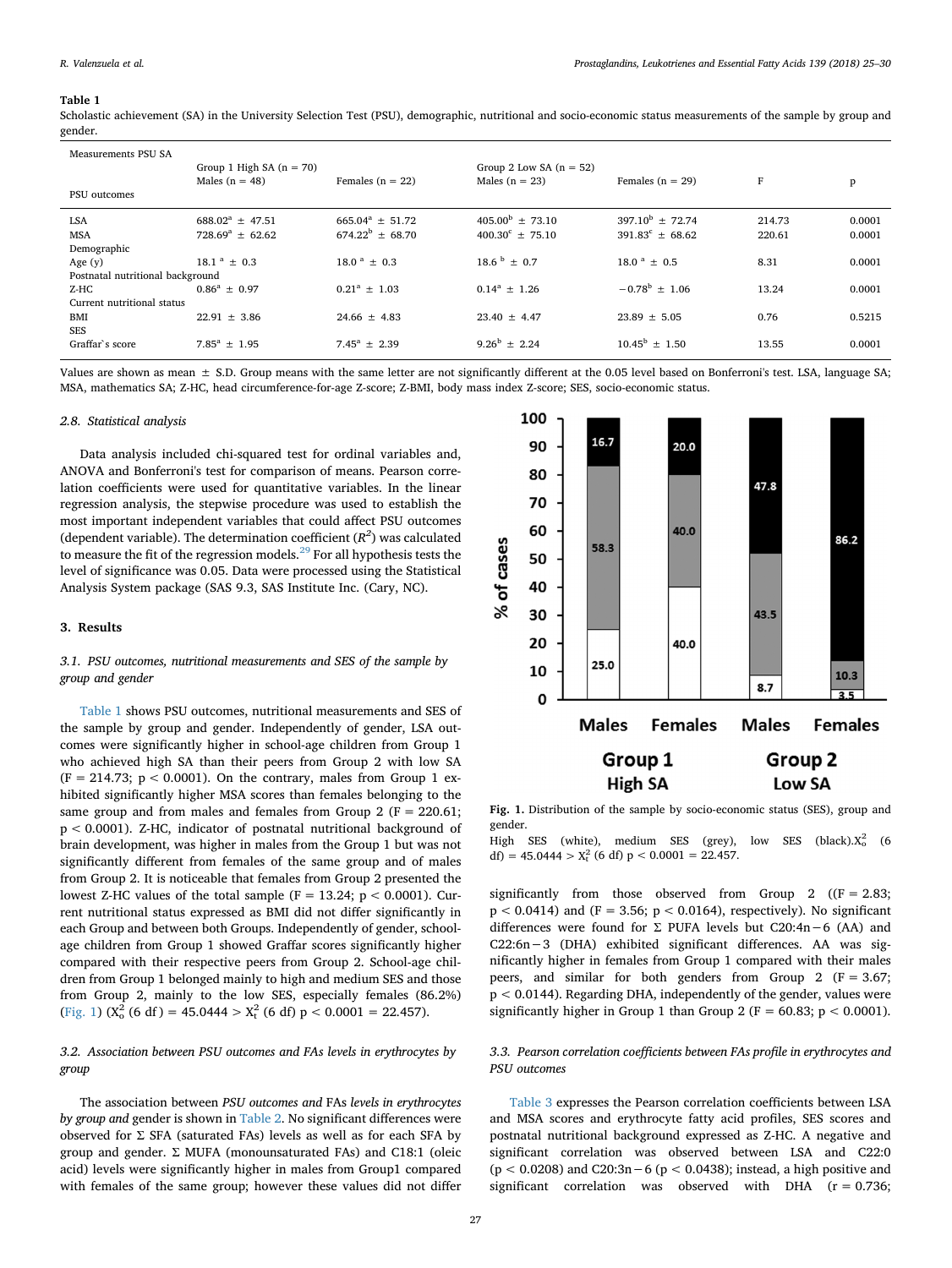## <span id="page-3-0"></span>**Table 2**

| Association between the scholastic achievement (SA) in the University Selection Test (PSU) outcomes and FAs levels in erythrocytes by group and gender. |  |  |  |
|---------------------------------------------------------------------------------------------------------------------------------------------------------|--|--|--|
|                                                                                                                                                         |  |  |  |

| PSU SA<br>Fatty acids | Group 1 High SA $(n = 70)$<br>Males $(n = 48)$ | Females ( $n = 22$ )    | Group 2 Low SA $(n = 52)$<br>Males $(n = 23)$ | Females ( $n = 29$ )    | F     | p value |
|-----------------------|------------------------------------------------|-------------------------|-----------------------------------------------|-------------------------|-------|---------|
| $\Sigma$ SFA          | $44.2 \pm 5.78$                                | $45.6 \pm 6.53$         | $46.5 \pm 4.73$                               | $44.9 \pm 6.26$         | 0.92  | 0.4328  |
| C12:0                 | $0.11 \pm 0.10$                                | $0.12 \pm 0.21$         | $0.09 \pm 0.10$                               | $0.15 \pm 0.18$         | 0.78  | 0.5067  |
| C14:0                 | $1.10 \pm 0.40$                                | $1.10 \pm 0.53$         | $0.90 \pm 0.43$                               | $1.18 \pm 0.56$         | 1.55  | 0.2049  |
| C16:0                 | $27.9 \pm 3.37$                                | $27.8 \pm 4.56$         | $28.1 \pm 3.47$                               | $27.7 \pm 4.57$         | 0.05  | 0.9858  |
| C18:0                 | $12.6 \pm 2.94$                                | $13.8 \pm 3.14$         | $14.4 \pm 2.38$                               | $13.4 \pm 2.52$         | 2.60  | 0.0556  |
| C20:0                 | $0.24 \pm 0.19$                                | $0.28 \pm 0.22$         | $0.29 \pm 0.19$                               | $0.30 \pm 0.19$         | 0.81  | 0.4881  |
| C22:0                 | $0.60 \pm 0.26$                                | $0.65 \pm 0.30$         | $0.79 \pm 0.30$                               | $0.68 \pm 0.32$         | 2.44  | 0.0674  |
| C24:0                 | $1.42 \pm 0.65$                                | $1.52 \pm 0.48$         | $1.68 \pm 0.64$                               | $1.51 \pm 0.52$         | 0.97  | 0.4116  |
| $\Sigma$ MUFA         | $28.0^a \pm 5.69$                              | $24.5^{\rm b} \pm 4.22$ | $25.7^{ab} \pm 3.8$                           | $25.9^{ab} \pm 5.74$    | 2.83  | 0.0414  |
| C16:1                 | $1.67 \pm 0.90$                                | $1.43 \pm 0.73$         | $1.38 \pm 0.62$                               | $1.49 \pm 0.75$         | 0.92  | 0.4342  |
| C18:1                 | $24.3^a \pm 4.92$                              | $20.9^b \pm 3.68$       | $21.7^{ab} \pm 3.46$                          | $22.2^{ab} \pm 5.18$    | 3.56  | 0.0164  |
| C20:1                 | $0.52 \pm 0.41$                                | $0.42 \pm 0.33$         | $0.80 \pm 1.02$                               | $0.58 \pm 0.45$         | 1.83  | 0.1450  |
| C22:1                 | $0.26 \pm 0.17$                                | $0.28 \pm 0.15$         | $0.25 \pm 0.14$                               | $0.24 \pm 0.16$         | 0.20  | 0.8961  |
| C24:1                 | $1.28 \pm 0.54$                                | $1.58 \pm 0.49$         | $1.56 \pm 0.52$                               | $1.38 \pm 0.47$         | 2.43  | 0.0687  |
| $\Sigma$ PUFA         | $25.1 \pm 6.52$                                | $27.8 \pm 7.24$         | $26.0 \pm 5.95$                               | $28.1 \pm 9.58$         | 1.28  | 0.2849  |
| $C18:2n-6$            | $17.8 \pm 4.25$                                | $17.5 \pm 4.08$         | $16.8 \pm 3.31$                               | $17.4 \pm 4.25$         | 0.31  | 0.8187  |
| $C18:3n-6$            | $0.16 \pm 0.07$                                | $0.19 \pm 0.20$         | $0.14 \pm 0.07$                               | $0.11 \pm 0.07$         | 2.28  | 0.0828  |
| $C18:3n-3$            | $0.32 \pm 0.30$                                | $0.26 \pm 0.21$         | $0.29 \pm 0.33$                               | $0.27 \pm 0.27$         | 0.44  | 0.7269  |
| $C20:2n-6$            | $0.21 \pm 0.15$                                | $0.23 \pm 0.17$         | $0.27 \pm 0.17$                               | $0.30 \pm 0.21$         | 2.13  | 0.1006  |
| $C20:3n-6$            | $0.82 \pm 0.42$                                | $1.13 \pm 0.55$         | $1.08 \pm 0.84$                               | $1.21 \pm 0.86$         | 2.62  | 0.0540  |
| $C20:4n-6$ (AA)       | $4.37^a \pm 2.07$                              | $6.46^{\rm b} \pm 3.00$ | $5.40^{ab} \pm 2.58$                          | $6.08^{ab} \pm 3.86$    | 3.67  | 0.0144  |
| $C20:5n-3$ (EPA)      | $0.27 \pm 0.27$                                | $0.46 \pm 1.46$         | $0.47 \pm 0.97$                               | $1.14 \pm 3.01$         | 1.71  | 0.1688  |
| $C22:5n-3$            | $0.46 \pm 0.30$                                | $0.58 \pm 0.41$         | $0.38 \pm 0.43$                               | $0.51 \pm 0.48$         | 1.20  | 0.3133  |
| $C22:6n-3$ (DHA)      | $2.45^a \pm 1.21$                              | $2.32^a \pm 0.55$       | $0.40^{\rm b} \pm 0.22$                       | $0.40^{\rm b} \pm 0.20$ | 60.83 | 0.0001  |
|                       |                                                |                         |                                               |                         |       |         |

Values are shown as mean  $\pm$  S.D. Group means with the same letter are not significantly different at the 0.05 level based on Bonferroni's test. Fas, fatty acid levels;  $\Sigma$ Saturated fatty acids (SFA) correspond to 6:0, 8:0, 10:0, 12:0, 14:0, 16:0, 18:0, 20:0, 22:0 and 24:0. Σ Monounsaturated fatty acids (MUFA) correspond to 14:1, 16:1, 18:1, 20:1, 22:1 and 24:1. Σ Polyunsaturated fatty acids (PUFA) correspond to 18:2 n−6, 18:3n−6, 18:3n−3, 20:2n−6, 20:3n−6, 20:4n−6, 20:5n−3, 22:5n−3 and 22:6n−3.

p < 0.0001). MSA outcomes were negative and significantly correlated with C18:0 (p < 0.0322), C 20:1 (p < 0.0298) and C20:2n−6 (p < 0.0293), and positively correlated with  $C18:3n-6$  (p < 0.0276) and DHA ( $r = 0.756$  p < 0.0001). LSA and MSA scores positive and significantly correlated with SES scores ( $r = 0.483$  p < 0.0001 and  $r = 0.481$  p < 0.0001, respectively) and Z-HC ( $r = 0.455$  p < 0.0001 and  $r = 0.435$  p < 0.0001, respectively)

# *3.4. Multiple regression analysis between the PSU scores in LSA and MSA (dependent variable) and most relevant parameters (independent variables)*

The multiple regression analysis (Proc Glm Error type III) between PSU tests (dependent variables) and most relevant parameters (independent variables) revealed that, independently of gender, DHA, SES and Z-HC were the independent variables with the greatest explanatory power for both LSA  $(R^2 = 0.650; p < 0.0001)$  and MSA variances  $(R^2 = 0.700; p < 0.0001)$  ([Table 4](#page-4-1)).

# **4. Discussion**

The results of the present study show that, independently of gender, DHA is the most important FAs highly and significantly associated with PSU outcomes, in Chilean school-age children who graduated from high school. So, only DHA explained LSA and MSA in the statistical regression model. This is especially relevant since, independently of gender, DHA, SES and Z-HC were the most important independent variables in explaining both LSA  $(R^2 = 0.650, p < 0.0001)$  and MSA outcomes  $(R<sup>2</sup> = 700$ ; p < 0.0001), variables which are significantly interrelated. Although, C22:0 and C20:3n−6 were significantly correlated with LSA and, C18:1(oleic acid), C20:1 and C18:3n−6 with MSA, they did not contribute to explain PSU outcomes in these tests.

It is well known that DHA is one of the main constituents of the brain and that it is a fatty acid that is found in high concentrations in the nervous tissue, particularly in the cerebral cortex and in the re-tina.<sup>[14](#page-5-8)</sup> In addition, DHA has from the embryonic development onwards,

a fundamental role at the cognitive and visual capacities.<sup>[14](#page-5-8)</sup> On the other hand, the findings of several authors indicate that brain volume is positively and significantly associated with cognitive development and with the learning process at the school-age. $1-4$ 

Z-HC, the anthropometric indicator of both nutritional background and brain development has been described as the most important index associated with  $SA^{1-4}$ . This is coincident with the findings of the present study since Z-HC was the only index of postnatal nutrition that contributed to explain PSU outcomes and significantly associated with SES.<sup>[25](#page-5-18)</sup> However, PSU outcomes were not significantly associated with Z-BMI, such as recent findings.<sup>[30](#page-5-22)</sup>

Regarding nutritional interventions with DHA, this fatty acid has been shown to be beneficial, when the mother is supplemented during pregnancy or it is provided in infant formulas, especially for better visual acuity in premature infants. $31-34$  However, when the children of mothers supplemented in pregnancy or infants who received formulas with DHA exceed 2 years, no significant effects of DHA are observed in the acquisition of greater cognitive and/or visual abilities. $35$  This situation would be reflecting a limited effect, over time, of DHA supplementation in pregnancy and in the first years of life, the effect of direct intake and/or DHA synthesis being more important in the child's cognitive development. In the long-term, it has been described that DHA levels in breast milk positively and significantly correlated with a higher score in mathematics in children.<sup>3</sup>

In relation to the synthesis process of DHA, this fatty acid is obtained from ALA, its direct precursor. It has been shown that the presence of polymorphisms in genes encoding the  $\Delta$ -5 and  $\Delta$ -6 desaturases enzymes, enzymes responsible for the formation of n−3 LCPUFA from the ALA, are associated with significant changes in the levels of these FAs, particularly DHA.[37](#page-5-26) This fact would be relevant because, for example, the presence of the polymorphism rs174575 in the gene encoding the enzyme Δ−6 desaturase in children, allows a higher concentration of DHA in tissues and, higher scores in intelligence tests.<sup>38</sup>

Studies carried out about the effects of DHA on cognitive abilities in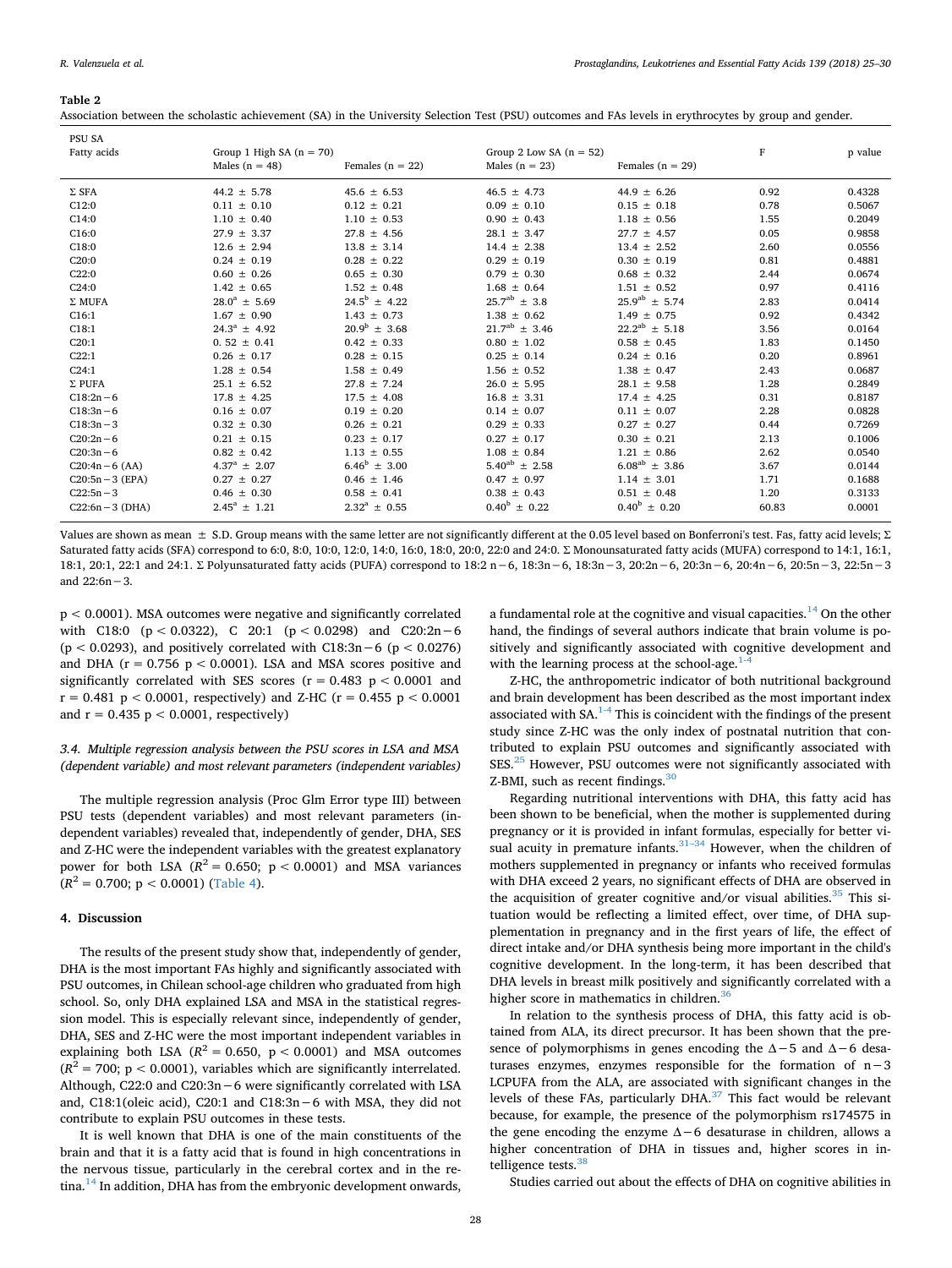#### <span id="page-4-0"></span>**Table 3**

Pearson correlation coefficients between the scholastic achievement (SA) in the University Selection Test (PSU) scores both language (LSA) and mathematics (MSA) and FAs profile in erythrocytes, socio-economic score and postnatal nutritional background.

| Fatty acids profile               | <b>PSU SA</b><br><b>LSA</b> |         | <b>MSA</b> |         |  |  |
|-----------------------------------|-----------------------------|---------|------------|---------|--|--|
|                                   | $\mathbb{R}$                | p value | R          | p value |  |  |
| $\Sigma$ SFA                      | $-0.112$                    | 0.220   | $-0.137$   | 0.132   |  |  |
| C12:0                             | $-0.069$                    | 0.452   | $-0.021$   | 0.819   |  |  |
| C14:0                             | $-0.007$                    | 0.940   | 0.019      | 0.832   |  |  |
| C16:0                             | $-0.015$                    | 0.870   | $-0.077$   | 0.398   |  |  |
| C18:0                             | $-0.171$                    | 0.060   | $-0.194$   | 0.032   |  |  |
| C20:0                             | $-0.066$                    | 0.470   | $-0.162$   | 0.074   |  |  |
| C22:0                             | $-0.210$                    | 0.021   | $-0.166$   | 0.069   |  |  |
| C24:0                             | $-0.092$                    | 0.314   | $-0.131$   | 0.149   |  |  |
| $\Sigma$ MUFA                     | 0.071                       | 0.438   | 0.106      | 0.244   |  |  |
| C16:1                             | 0.061                       | 0.503   | 0.132      | 0.147   |  |  |
| C18:1                             | 0.101                       | 0.270   | 0.139      | 0.127   |  |  |
| C20:1                             | $-0.131$                    | 0.153   | $-0.197$   | 0.030   |  |  |
| C22:1                             | 0.050                       | 0.587   | 0.129      | 0.156   |  |  |
| C24:1                             | $-0.092$                    | 0.314   | $-0.141$   | 0.122   |  |  |
| $\Sigma$ PUFA                     | $-0.054$                    | 0.555   | $-0.044$   | 0.627   |  |  |
| $C18:2n-6$                        | 0.072                       | 0.435   | 0.103      | 0.260   |  |  |
| $C18:3n-6$                        | 0.153                       | 0.094   | 0.199      | 0.028   |  |  |
| $C18:3n-3$                        | 0.050                       | 0.593   | 0.083      | 0.361   |  |  |
| $C20:2n-6$                        | $-0.172$                    | 0.060   | $-0.197$   | 0.029   |  |  |
| $C20:3n-6$                        | $-0.184$                    | 0.044   | $-0.152$   | 0.094   |  |  |
| $C20:4n-6$ (AA)                   | $-0.093$                    | 0.313   | $-0.112$   | 0.220   |  |  |
| $C20:5n-3$ (EPA)                  | $-0.095$                    | 0.302   | $-0.111$   | 0.224   |  |  |
| $C22:5n-3$                        | $-0.082$                    | 0.372   | $-0.054$   | 0.554   |  |  |
| $C22:6n-3$ (DHA)                  | 0.736                       | 0.0001  | 0.756      | 0.0001  |  |  |
| <b>SES</b>                        |                             |         |            |         |  |  |
| Graffar's score                   | 0.483                       | 0.0001  | 0.481      | 0.0001  |  |  |
| Postnatal nutritional background  |                             |         |            |         |  |  |
| $Z-HC$                            | 0.455                       | 0.0001  | 0.435      | 0.0001  |  |  |
| <b>Current Nutritional status</b> |                             |         |            |         |  |  |
| <b>BMI</b>                        | $-0.033$                    | 0.734   | $-0.091$   | 0.339   |  |  |

Fas, fatty acids.Σ Saturated fatty acids (SFA) correspond to 6:0, 8:0, 10:0, 12:0, 14:0, 16:0, 18:0, 20:0, 22:0 and 24:0. Σ Monounsaturated fatty acids (MUFA) correspond to 14:1, 16:1, 18:1, 20:1, 22:1 and 24:1. Σ Polyunsaturated fatty acids (PUFA) correspond to 18:2 n−6, 18:3n−6, 18:3n−3, 20:2n−6, 20:3n−6, 20:4n−6, 20:5n−3, 22:5n−3 and 22:6n−3. SES, socio-economic status; Z-HC, head circumference-for-age Z-score; BMI, body mass index.

children and young people are few in the world. However, dietary supplementation with DHA in 4-year-old children (400 mg/day for 4 months) allowed a better learning capacity (acquisition of vocabulary) and listening comprehension in pre-school children.<sup>[39](#page-5-28)</sup> In turn, the DOLAB study reported that children between 7 and 9 years old, with low levels of DHA in erythrocytes, have a lower performance in language, together with a greater opposition to parents and teachers (misconduct).[40](#page-5-29) The same authors showed that supplementation of the diet with DHA (600 mg/day) for 6 months allowed to the children significantly increase their SA in language. $16$ 

Another study of supplementation with n−3 LCPUFAs (EPA + DHA) for 4 months, conducted in children between 7 and 12 years of age, showed that the increase in the levels of DHA in the erythrocyte were positively and significantly correlated, with a better capacity of learning and better behavior, especially in those children with attention deficit and hyperactivity. $41$  In addition, in subjects between 17 and 45 years of age with a low intake of DHA, dietary supplementation with this fatty acid improved memory capacity and reaction time, particularly in men. $42$ 

However, over 12 years of age there is no important evidence re-garding the impact of DHA on SA, since studies are scarce.<sup>[16](#page-5-9)</sup> Therefore, the findings of the present study would be the first to establish the significant and high association between the levels of DHA in erythrocytes and the performance in PSU tests, the baccalaureate examinations for university admission, of national coverage in Chile.

## <span id="page-4-1"></span>**Table 4**

Multiple regression analysis between the University Selection Test (PSU) scores in language (LSA) and mathematics scholastic achievement (MSA) (dependent variables) and most relevant parameters (independent variables).

| Most relevant<br>parameters                                                       | Estimate                                                                 | Standard<br>error of<br>estimate | T for H0:<br>$parameter = 0$ | p >  T |  |  |
|-----------------------------------------------------------------------------------|--------------------------------------------------------------------------|----------------------------------|------------------------------|--------|--|--|
| <b>LSA</b>                                                                        |                                                                          |                                  |                              |        |  |  |
| Intercept                                                                         | 546.54                                                                   | 37.93                            | 14.41                        | 0.0001 |  |  |
| Gender                                                                            |                                                                          |                                  |                              |        |  |  |
| Females                                                                           | $-18.70$                                                                 | 20.01                            | $-0.93$                      | 0.35   |  |  |
| Males                                                                             | 0.00                                                                     |                                  |                              |        |  |  |
| <b>SES</b>                                                                        |                                                                          |                                  |                              |        |  |  |
| High                                                                              | 57.51                                                                    | 25.23                            | 2.28                         | 0.03   |  |  |
| Low                                                                               | $-45.44$                                                                 | 22.96                            | $-1.98$                      | 0.05   |  |  |
| Medium                                                                            | 0.00                                                                     |                                  |                              |        |  |  |
| $Z-HC$                                                                            |                                                                          |                                  |                              |        |  |  |
| $< 0$ (mean)                                                                      | $-43.91$                                                                 | 20.84                            | $-2.11$                      | 0.04   |  |  |
| $\geq 0$                                                                          | 0.00                                                                     |                                  |                              |        |  |  |
| FAs                                                                               |                                                                          |                                  |                              |        |  |  |
| C22:0                                                                             | $-59.46$                                                                 | 31.03                            | $-1.92$                      | 0.06   |  |  |
| $C20:3n-6$                                                                        | $-17.33$                                                                 | 13.53                            | $-1.28$                      | 0.20   |  |  |
| $C22:6n-3$ (DHA)                                                                  | 64.84                                                                    | 7.95                             | 8.16                         | 0.0001 |  |  |
| Model $R^2$ = 0.650; Root MSE (Root mean squared error (standard deviation of the |                                                                          |                                  |                              |        |  |  |
|                                                                                   | dependent variable LSA in the PSU) = 93.87708; Model F value = $27.05$ , |                                  |                              |        |  |  |
| $p < 0.0001$ .                                                                    |                                                                          |                                  |                              |        |  |  |
| <b>MSA</b>                                                                        |                                                                          |                                  |                              |        |  |  |
| Intercept                                                                         | 574.79                                                                   | 62.11                            | 9.25                         | 0.0001 |  |  |
| Gender                                                                            |                                                                          |                                  |                              |        |  |  |
| Females                                                                           | $-23.23$                                                                 | 21.20                            | $-1.10$                      | 0.28   |  |  |
| Males                                                                             | 0.00                                                                     |                                  |                              |        |  |  |
| <b>SES</b>                                                                        |                                                                          |                                  |                              |        |  |  |
| High                                                                              | 35.85                                                                    | 26.96                            | 1.33                         | 0.19   |  |  |

 $C20:2n-6$  −46.72 59.09 −0.79 0.43 C22:6n−3 (DHA) 76.94 8.60 8.95 0.0001 Model  $R^2 = 0.700$ ; Root MSE (root mean squared error) standard deviation of the dependent variable MSA in the PSU) = 99.66987; Model *F* value = 25.64,  $p < 0.0001$ . *Note.* DHA, docosahexaenoic acid; SES, socio-economic status expressed as Graffar score; Z-HC, head circumference-for-age Z-score; FAs, fatty acids;C18:0, octadecanoic acid; C18:3n−6, gamma-linolenic acid; C20:1, eicosenoic acid;

C20:3n−6, dihomo-gamma-linolenic acid; C22:0, docosanoic acid.

Low  $-52.13$  24.12  $-2.16$  0.03

<0 (below mean) −52.45 21.67 −2.42 0.02

 $C18:0$   $-6.48$   $3.51$   $-1.84$   $0.07$  $C20:1$   $-6.51$   $16.62$   $-0.39$  0.70 C18:3n − 6 158.11 91.01 1.74 0.09<br>
C20:2n − 6 − 46.72 59.09 − 0.79 0.43

#### **5. Conclusions**

Medium 0.00

 $\geq 0$  0.00

Z-HC

FAs

The results of this study highlight the importance of DHA in their association with the learning process at the school level, specially, with the PSU. Therefore, these findings can be useful for nutrition of FAs, health and educational planning, in order to protect children starting from an early age and so increase their school outcomes.

# **Acknowledgments**

The authors are grateful to the Agency for Quality Education and to the Studies Center of the Ministry of Education of Chile and, to the Department of Evaluation, Measurement and Educational Registry (DEMRE) of the University of Chile, for all the facilities given to carry out this research which reviewed, approved and authorized this study, providing 2013 PSU outcomes. Presented in the 13th Congress of the International Society for the Study of Fatty Acids and Lipids (2018 ISSFAL) in Las Vegas, May 27–31, 2018.